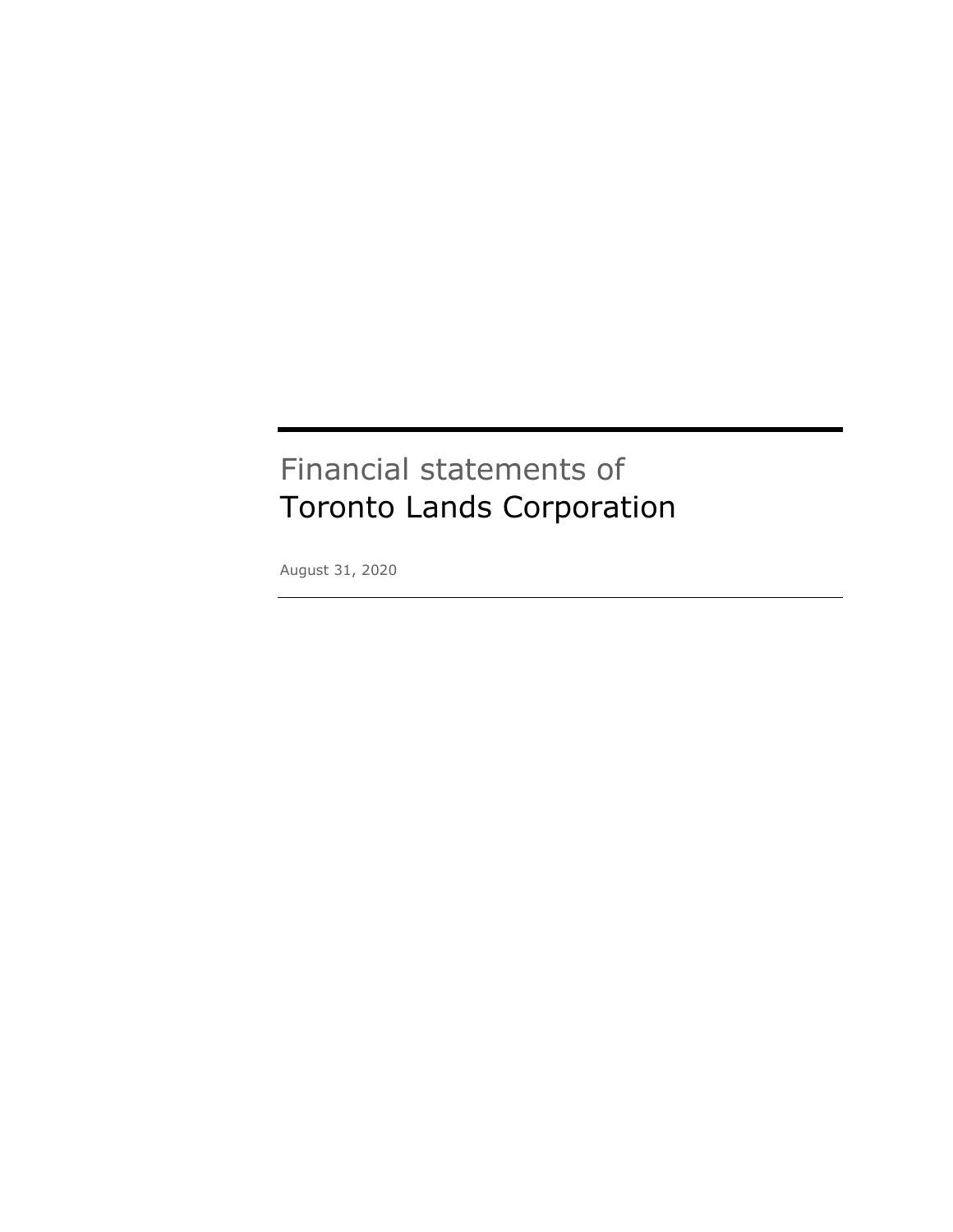| Independent Auditor's Report      | $1 - 2$        |
|-----------------------------------|----------------|
| Statement of financial position   | 3              |
| Statement of operations           | $\overline{4}$ |
| Statement of change in net debt   | 5.             |
| Statement of cash flows           | 6              |
| Notes to the financial statements | $7 - 10$       |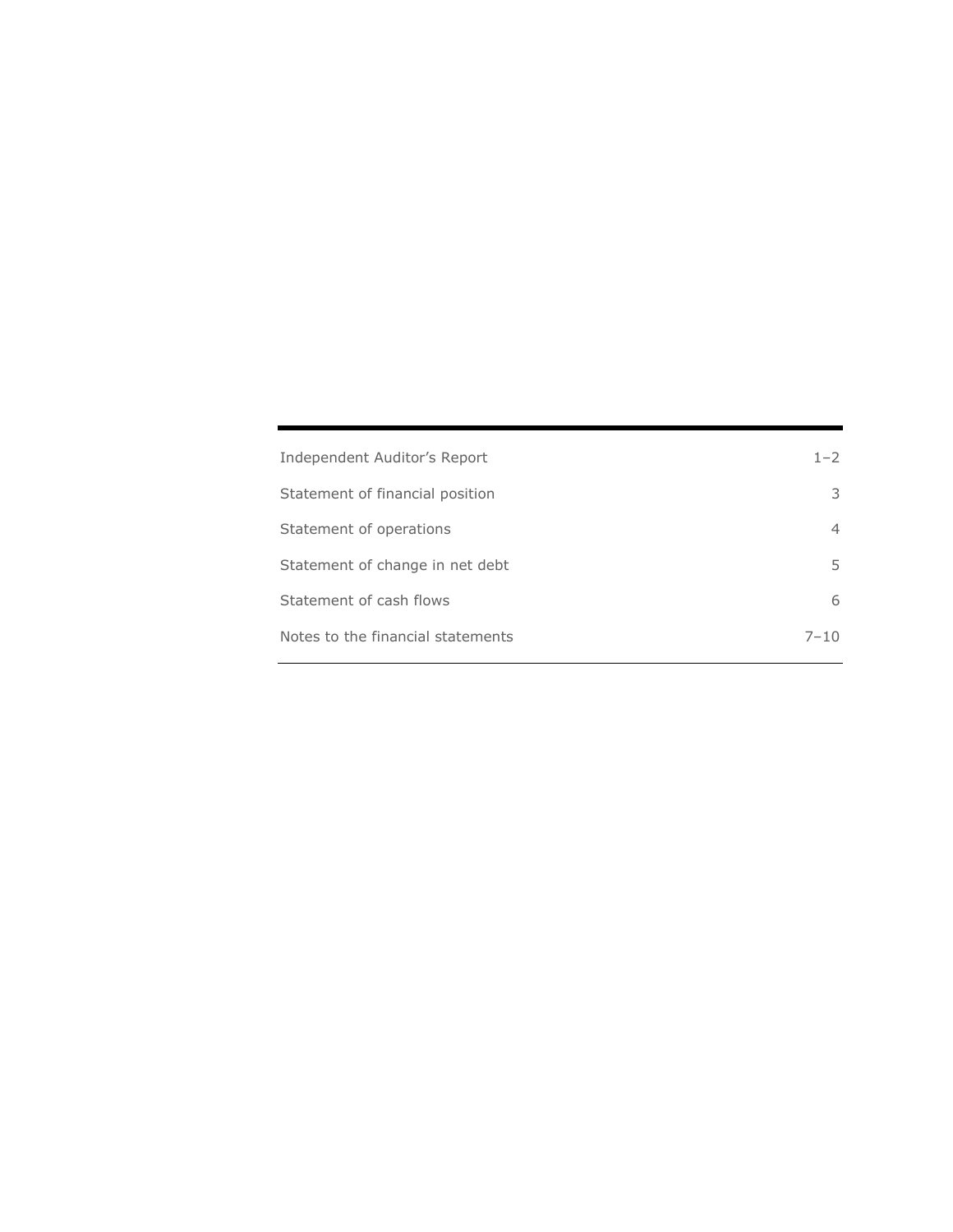# **Deloitte.**

Deloitte LLP 400 Applewood Crescent Suite 500 Vaughan ON L4K 0C3

Tel: 416-601-6150 Fax: 416-601-6151 www.deloitte.ca

# **Independent Auditor's Report**

To the Shareholder of Toronto Lands Corporation

# Opinion

We have audited the financial statements of Toronto Lands Corporation (the "Corporation"), which comprise the statement of financial position as at August 31, 2020, the statements of operations, change in net debt and cash flows for the year then ended, and notes to the financial statements, including a summary of significant accounting policies (collectively referred to as the "financial statements").

In our opinion, the accompanying financial statements present fairly, in all material respects, the financial position of the Corporation as at August 31, 2020 and the results of its operations, change in its net debt, and its cash flows for the year then ended in accordance with Canadian public sector accounting standards ("PSAS").

## Basis for Opinion

We conducted our audit in accordance with Canadian generally accepted auditing standards ("Canadian GAAS"). Our responsibilities under those standards are further described in the Auditor's Responsibilities for the Audit of the Financial Statements section of our report. We are independent of the Corporation in accordance with the ethical requirements that are relevant to our audit of the financial statements in Canada, and we have fulfilled our other ethical responsibilities in accordance with these requirements. We believe that the audit evidence we have obtained is sufficient and appropriate to provide a basis for our opinion.

# Responsibilities of Management and Those Charged with Governance for the Financial Statements

Management is responsible for the preparation and fair presentation of the financial statements in accordance with PSAS, and for such internal control as management determines is necessary to enable the preparation of financial statements that are free from material misstatement, whether due to fraud or error.

In preparing the financial statements, management is responsible for assessing the Corporation's ability to continue as a going concern, disclosing, as applicable, matters related to going concern and using the going concern basis of accounting unless management either intends to liquidate the Corporation or to cease operations, or has no realistic alternative but to do so.

Those charged with governance are responsible for overseeing the Corporation's financial reporting process.

## Auditor's Responsibilities for the Audit of the Financial Statements

Our objectives are to obtain reasonable assurance about whether the financial statements as a whole are free from material misstatement, whether due to fraud or error, and to issue an auditor's report that includes our opinion. Reasonable assurance is a high level of assurance, but is not a guarantee that an audit conducted in accordance with Canadian GAAS will always detect a material misstatement when it exists. Misstatements can arise from fraud or error and are considered material if, individually or in the aggregate, they could reasonably be expected to influence the economic decisions of users taken on the basis of these financial statements.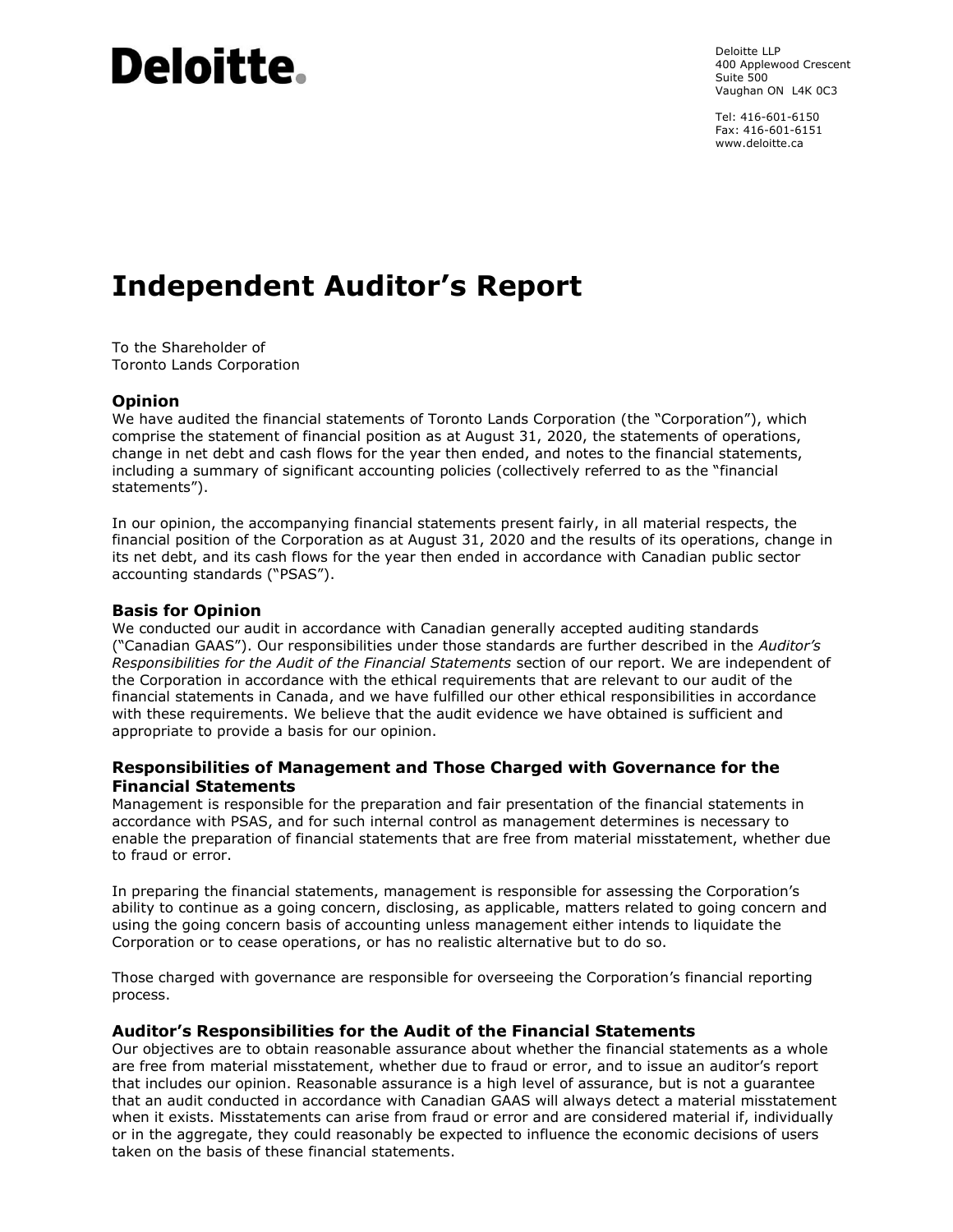As part of an audit in accordance with Canadian GAAS, we exercise professional judgment and maintain professional skepticism throughout the audit. We also:

- Identify and assess the risks of material misstatement of the financial statements, whether due to fraud or error, design and perform audit procedures responsive to those risks, and obtain audit evidence that is sufficient and appropriate to provide a basis for our opinion. The risk of not detecting a material misstatement resulting from fraud is higher than for one resulting from error, as fraud may involve collusion, forgery, intentional omissions, misrepresentations, or the override of internal control.
- Obtain an understanding of internal control relevant to the audit in order to design audit procedures that are appropriate in the circumstances, but not for the purpose of expressing an opinion on the effectiveness of the Corporation's internal control.
- Evaluate the appropriateness of accounting policies used and the reasonableness of accounting estimates and related disclosures made by management.
- Conclude on the appropriateness of management's use of the going concern basis of accounting and, based on the audit evidence obtained, whether a material uncertainty exists related to events or conditions that may cast significant doubt on the Corporation's ability to continue as a going concern. If we conclude that a material uncertainty exists, we are required to draw attention in our auditor's report to the related disclosures in the financial statements or, if such disclosures are inadequate, to modify our opinion. Our conclusions are based on the audit evidence obtained up to the date of our auditor's report. However, future events or conditions may cause the Corporation to cease to continue as a going concern.
- Evaluate the overall presentation, structure and content of the financial statements, including the disclosures, and whether the financial statements represent the underlying transactions and events in a manner that achieves fair presentation.

We communicate with those charged with governance regarding, among other matters, the planned scope and timing of the audit and significant audit findings, including any significant deficiencies in internal control that we identify during our audit.

Deloitte LLP

Chartered Professional Accountants Licensed Public Accountants November 26, 2020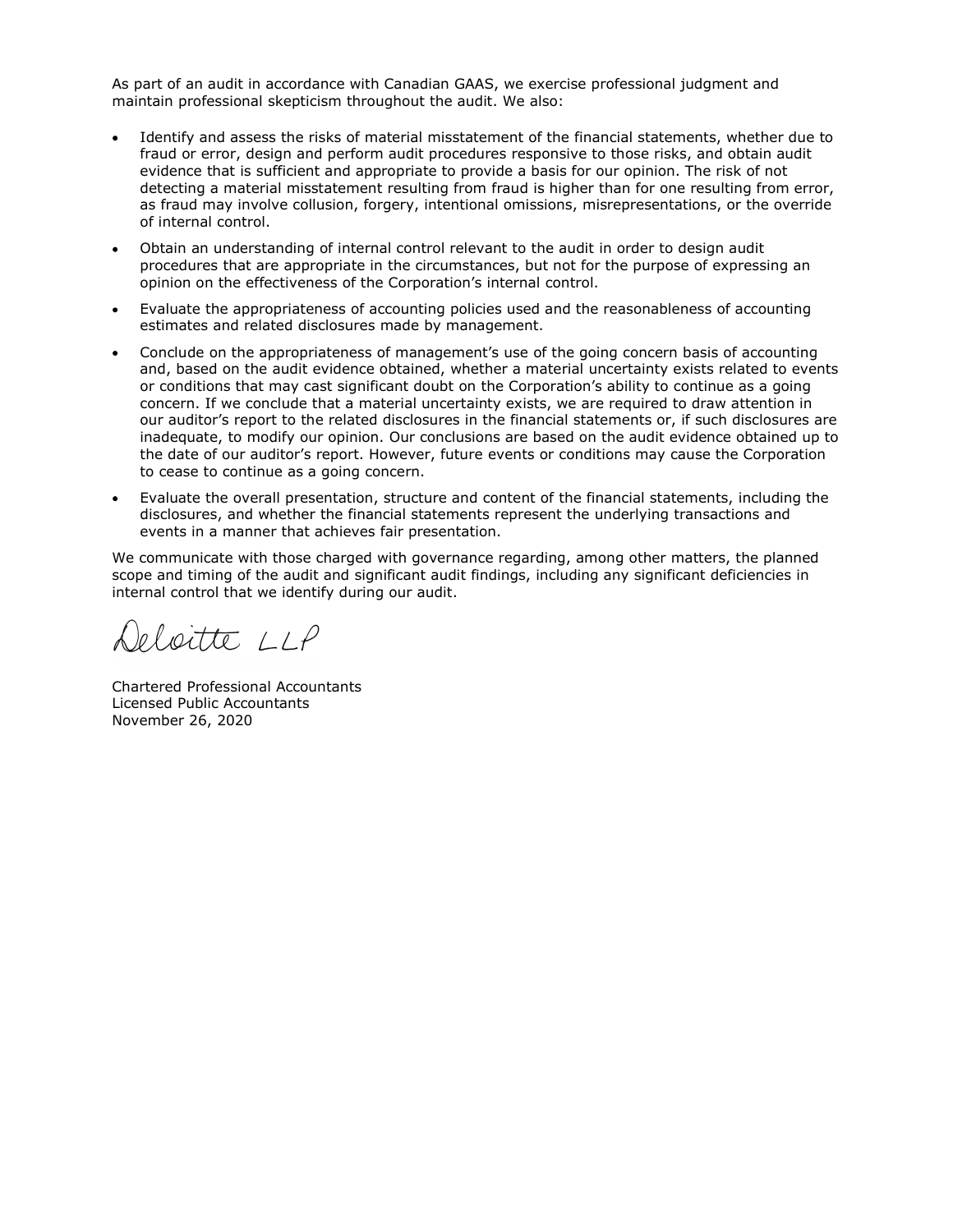# Toronto Lands Corporation Statement of financial position As at August 31, 2020

|                                               |                | 2020            | 2019      |
|-----------------------------------------------|----------------|-----------------|-----------|
|                                               | Notes          |                 | \$        |
|                                               |                |                 |           |
| <b>Financial assets</b>                       |                |                 |           |
| Cash                                          |                | 236,855         | 368,523   |
| Accounts receivable                           |                | 1,901           | 46,273    |
| Due from Toronto District School Board        | 3(g)           | 568,757         | 667,441   |
|                                               |                | 807,513         | 1,082,237 |
| <b>Liabilities</b>                            |                |                 |           |
|                                               | 6              |                 |           |
| Accounts payable and accrued liabilities      |                | 468,849         | 463,352   |
| Due to Toronto District School Board          | 3(h)           | 59,887          | 90,263    |
| Loan payable to Toronto District School Board | 3(h)           | 300,000         | 545,319   |
|                                               |                | 828,736         | 1,098,934 |
| Net debt                                      |                | (21, 223)       | (16, 697) |
| <b>Non-financial asset</b>                    |                |                 |           |
| Prepaid expenses                              |                | 21,224          | 16,698    |
| Share capital                                 | $\overline{7}$ |                 |           |
| <b>Accumulated surplus</b>                    |                | $\qquad \qquad$ |           |
| Commitments                                   | 8              |                 |           |

The accompanying notes are an integral part of the financial statements.

Approved by the board

, Director 7 J. atterson , Director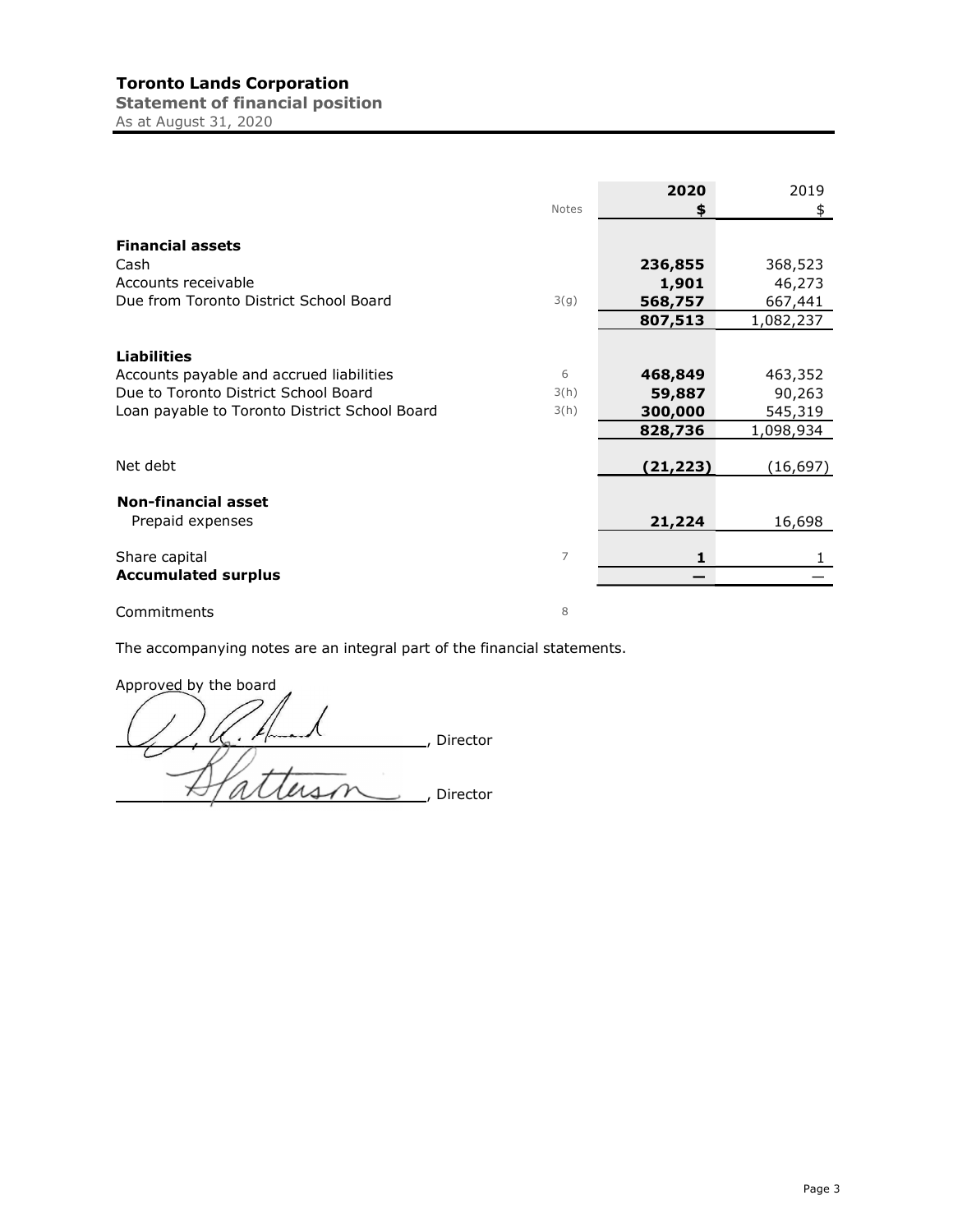# Toronto Lands Corporation

Statement of operations Year ended August 31, 2020

|                                        |       |                   | 2020               | 2019               |
|----------------------------------------|-------|-------------------|--------------------|--------------------|
|                                        |       | <b>Budget</b>     | <b>Actual</b>      | Actual             |
|                                        | Notes |                   | \$                 | \$                 |
|                                        |       |                   |                    |                    |
| <b>Revenue</b>                         |       |                   |                    |                    |
| Contribution from Toronto District     |       |                   |                    |                    |
| School Board                           | 3(a)  | 5,650,103         | 3,600,273          | 3,628,372          |
| Other revenue                          |       |                   | 74,530             | 23,000             |
| Interest                               |       | 5,650,103         | 4,450<br>3,679,253 | 6,284<br>3,657,656 |
|                                        |       |                   |                    |                    |
| <b>Expenses</b>                        |       |                   |                    |                    |
| Realty staff and services expenses     |       |                   |                    |                    |
| Facility services                      |       | 136,840           | 140,960            | 147,349            |
| <b>Business services</b>               |       | 100,000           | 103,704            | 134,440            |
| Administrative support allocation      | 3(f)  | 60,000            | 60,000             | 60,000             |
|                                        |       | 296,840           | 304,664            | 341,789            |
|                                        |       |                   |                    |                    |
| Administration expenses                |       |                   |                    |                    |
| Board remuneration                     |       | 70,000            | 34,842             | 38,833             |
| Management salary                      | 3(d)  | 2,323,763         | 2,186,010          | 1,891,895          |
| Professional development               |       | 3,500             | 3,462              | 2,854              |
| Supply and services                    |       | 58,000            | 68,349             | 71,970             |
| Legal fees                             |       | 970,000           | 436,505            | 579,752            |
| Fees and contractual services          |       | 1,775,000         | 523,235            | 625,334            |
| Office rental<br>Other                 |       | 101,500<br>51,500 | 118,031<br>4,155   | 98,627<br>6,602    |
|                                        |       | 5,353,263         | 3,374,589          | 3,315,867          |
|                                        |       |                   |                    |                    |
|                                        |       | 5,650,103         | 3,679,253          | 3,657,656          |
|                                        |       |                   |                    |                    |
| Annual surplus                         |       |                   |                    |                    |
| Accumulated surplus, beginning of year |       |                   |                    |                    |
| Accumulated surplus, end of year       |       |                   |                    |                    |

The accompanying notes are an integral part of the financial statements.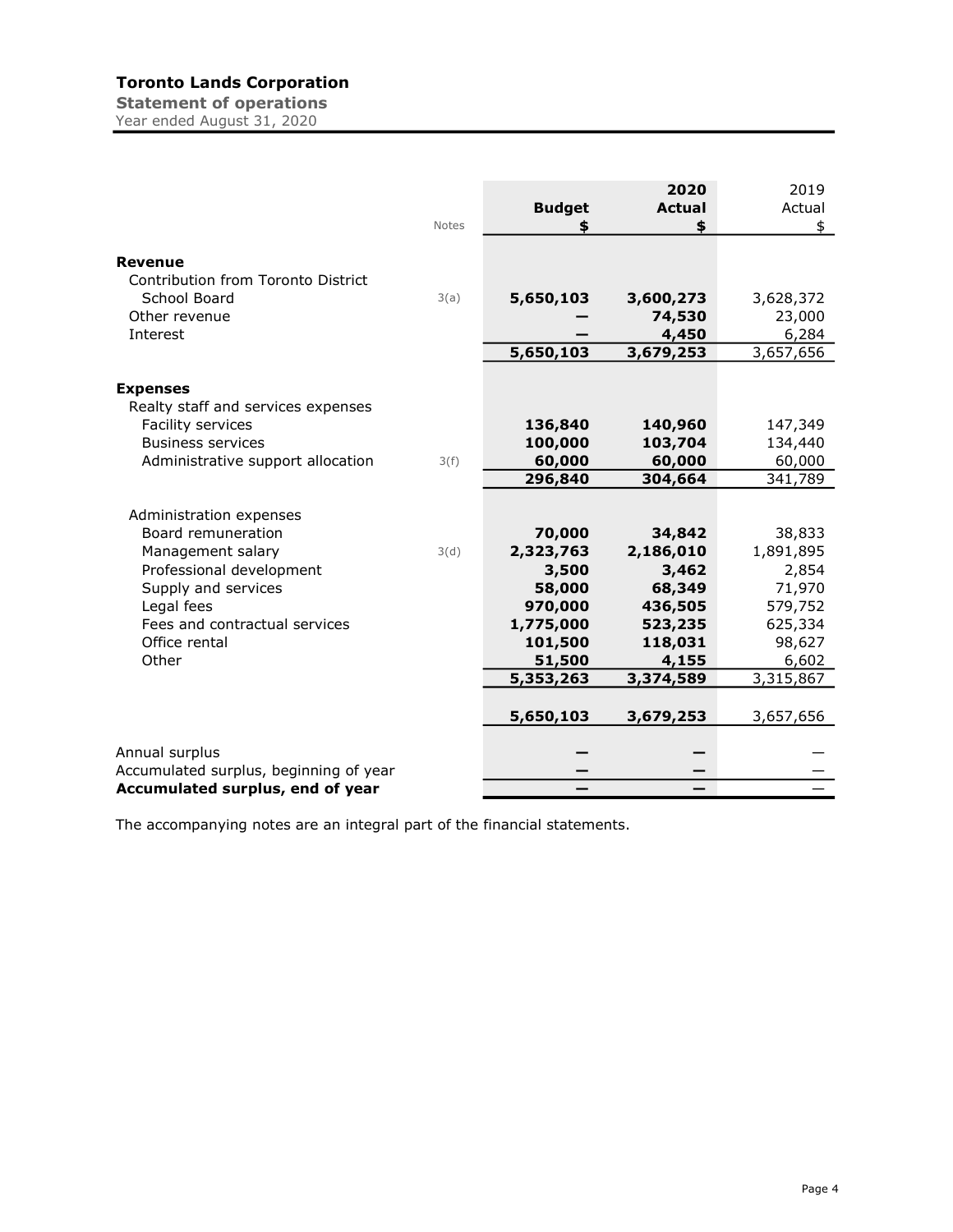|                                                          | <b>Budget</b> | 2020<br><b>Actual</b><br>S | 2019<br>Actual       |
|----------------------------------------------------------|---------------|----------------------------|----------------------|
| <b>Annual surplus</b>                                    |               |                            |                      |
| Acquisition of prepaid expense<br>Use of prepaid expense |               | (21, 224)<br>16,698        | (16, 698)<br>10,634  |
|                                                          |               | (4,526)                    | (6,064)              |
| Increase in net debt<br>Net debt, beginning of year      |               | (4,526)<br>(16,697)        | (6,064)<br>(10, 633) |
| Net debt, end of year                                    |               | (21, 223)                  | (16,697)             |

The accompanying notes are an integral part of the financial statements.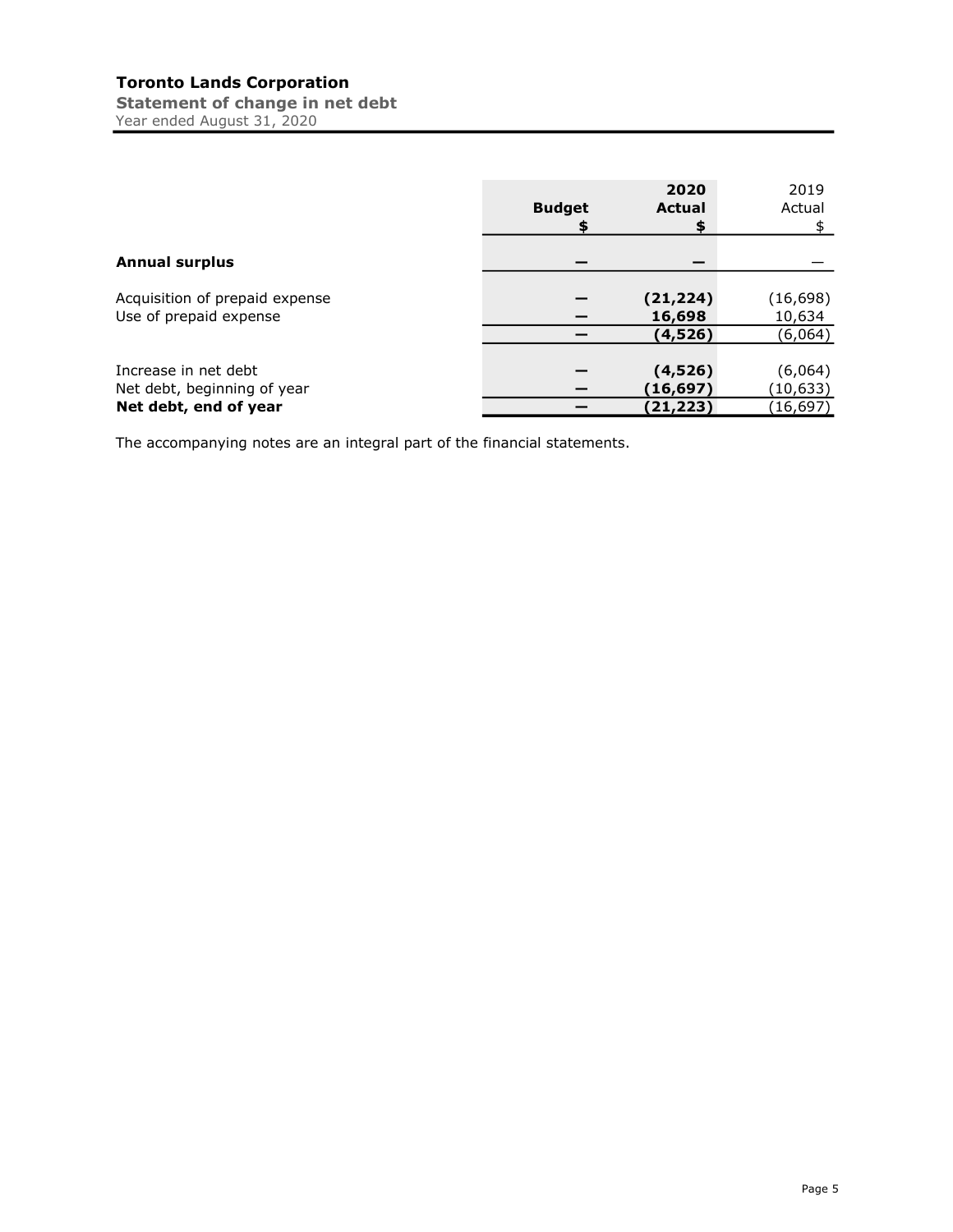Statement of cash flows Year ended August 31, 2020

|                                                             | 2020       | 2019       |
|-------------------------------------------------------------|------------|------------|
|                                                             |            |            |
|                                                             |            |            |
| <b>Operating activities</b>                                 |            |            |
| Annual surplus                                              |            |            |
| Change in non cash items                                    |            |            |
| Increase in prepaid expenses                                | (4,526)    | (6,064)    |
| Decrease (increase) in accounts receivable                  | 44,372     | (42, 589)  |
| Decrease (increase) in due from Toronto District            |            |            |
| School Board                                                | 98,684     | (146, 507) |
| Increase in accounts payable and accrued liabilities        | 5,497      | 70,388     |
| (Decrease) increase in due to Toronto District School Board | (30, 376)  | 35,179     |
| (Decrease) increase in loan payable to Toronto District     |            |            |
| School Board                                                | (245,319)  | 38,371     |
| Decrease in cash                                            | (131, 668) | (51,222)   |
| Cash, beginning of year                                     | 368,523    | 419,745    |
| Cash, end of year                                           | 236,855    | 368,523    |

The accompanying notes are an integral part of the financial statements.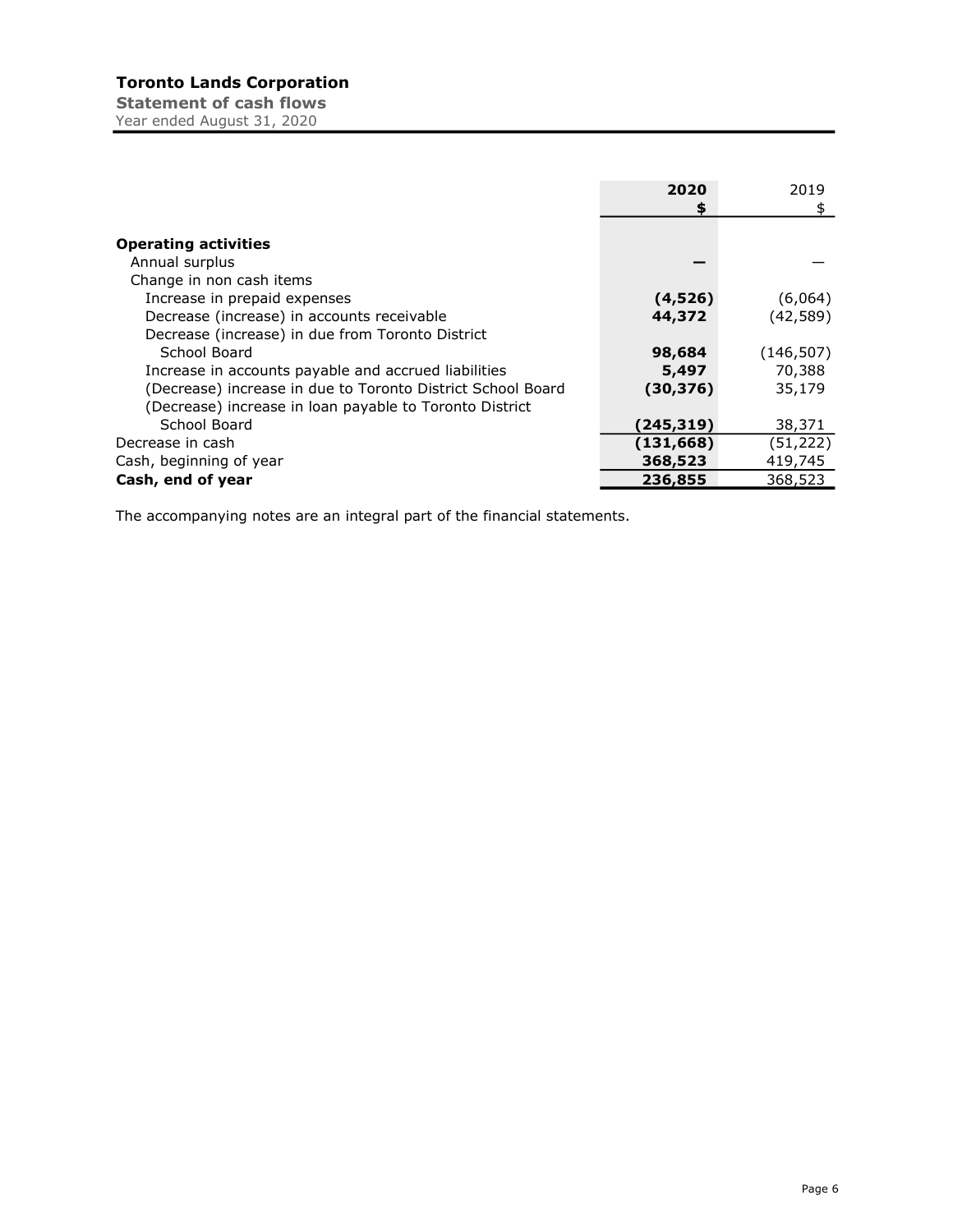### 1. Description of business

The Toronto District School Board ("TDSB") established Toronto Lands Corporation (the "Corporation" or "TLC"), a wholly owned subsidiary. The Corporation was incorporated on April 25, 2008 under the Ontario Business Corporations Act. The Corporation subsequently entered into a Shareholder's Direction with the TDSB.

The Corporation, acting for the TDSB is responsible for providing services relating to the property management of all properties assigned to it by the TDSB, subject to the terms and conditions set out in the Shareholder's Direction and other related agreements.

The Corporation's initial mandate was to manage non-operating TDSB properties and designated real estate holdings to maximize rental income and to dispose of surplus sites. The TDSB Board approved an expansion to this mandate on March 21, 2018 and formally signed an amended Shareholder's Direction dated November 28, 2018. In addition to management of non-operating sites, the amended mandate now includes land use planning, real estate leasing, community planning and partnerships, redevelopment and school modernization opportunities, as well as acquisition and disposal of TDSB surplus sites.

The Corporation is exempt from tax pursuant to paragraph  $149$  (1) (d.5) of the Canadian Income Tax Act.

## 2. Significant accounting policies

The financial statements of Toronto Lands Corporation are the representation of management prepared in accordance with generally accepted accounting principles established by the Public Sector Accounting Board of the Chartered Professional Accountants of Canada. Significant accounting policies adopted are as follows:

#### (a) Basis of accounting

Revenue and expenses are reported on the accrual basis of accounting. This basis of accounting recognizes revenues as they are earned and measurable; expenses are recognized as they are incurred and measurable as the result of the receipt of goods or services and the creation of a legal obligation to pay.

#### (b) Revenue recognition

(i) Contributions from TDSB

Contributions from TDSB are recognized when received or receivable to the extent that contributions are needed to cover expenses not funded from other sources.

(ii) Other revenue

Other revenue relates to income earned from legal fees charged to tenants related to lease agreements, and revenue from recovery of payroll costs due to seconded staff.

(iii) Interest income

Interest income is recognized when earned.

#### (c) Retirement benefits

The Corporation's contributions to the Ontario Municipal Employees Retirement System (OMERS), a multiemployer defined benefit plan, are recorded in the period in which they become payable.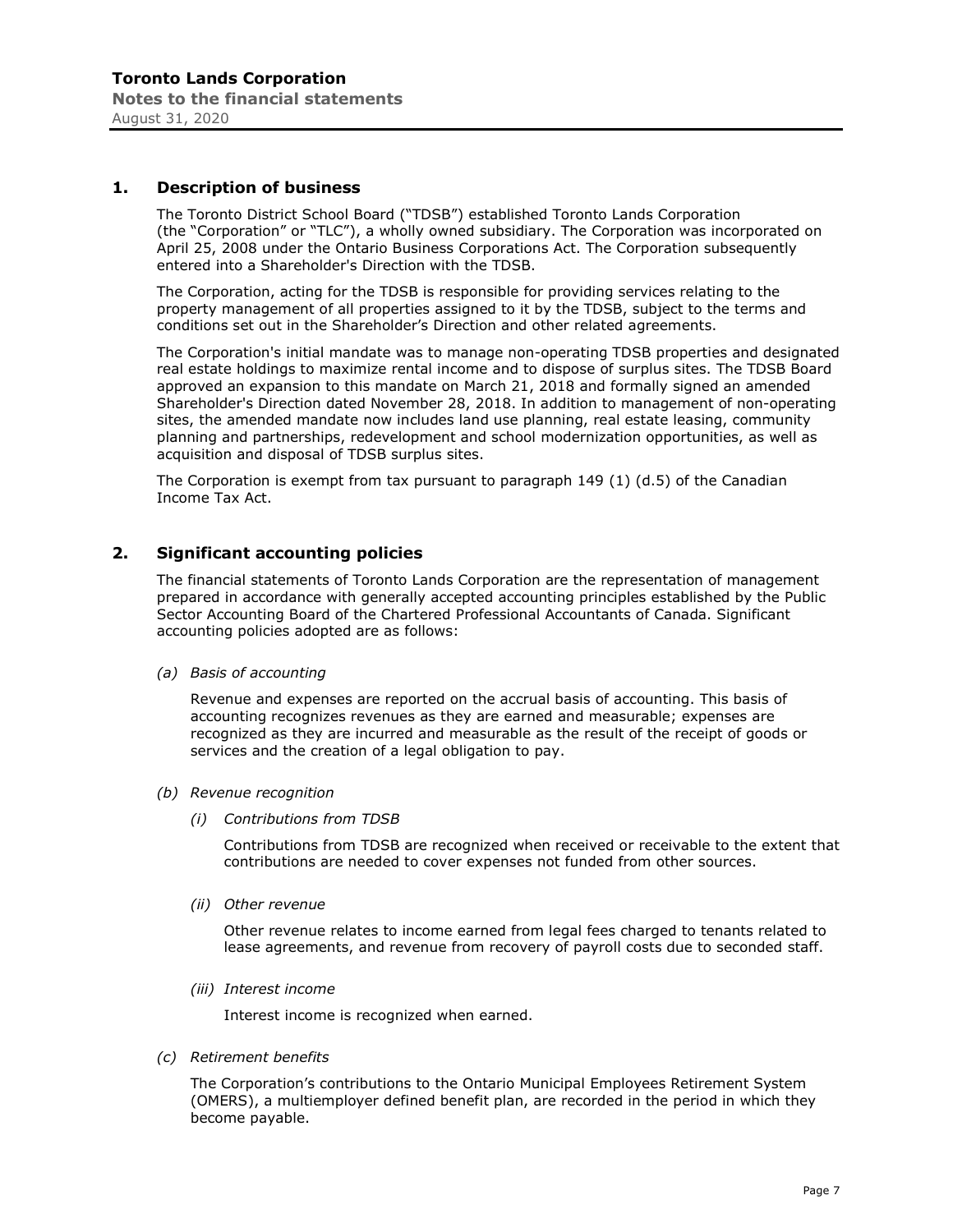# 2. Significant accounting policies (continued)

(d) Management estimates

The preparation of periodic financial statements in conformity with Canadian public sector accounting standards requires management to make estimates and assumptions that affect the reported amounts of assets and liabilities and disclosure of contingent assets and liabilities at the date of the financial statements and the reported amount of revenue and expenses during the period. Accounts subject to estimates primarily relate to accrued liabilities. Actual results could differ from these estimates.

# 3. Transaction and balances with related parties

The Corporation had substantial transactions with its parent, TDSB. They are as follows:

- (a) The contribution from TDSB for the cost of services provided by the Corporation related to the management of the leased properties and properties held for sale was \$3,600,273 (\$3,628,372 in 2019). In the current year, the total amount invoiced by the Corporation to TDSB was only \$3,450,274 as a result of an adjustment relating to a contribution that had been previously made by TDSB in prior years.
- (b) TDSB has purchased \$21,744 (\$78,639 in 2019) of furniture and equipment for use by the Corporation in carrying out its operations. This furniture and equipment is recorded in the consolidated financial statements of TDSB.
- (c) TDSB has funded the office renovation of nil (\$246,410 in 2019) as leasehold improvements due to the expansion of the office space, which are recorded as leasehold improvements in the consolidated financial statements of TDSB.
- (d) TDSB seconded 2 (2 in 2019) full-time equivalent staff to provide services to the Corporation from September 1, 2019 to August 31, 2020. The salaries and benefits of these employees were paid by TDSB and invoiced to the Corporation at a cost of \$244,664 (\$369,378 in 2019). The seconded staff are employed directly by TDSB and TDSB is responsible for the payment of employees' future benefit costs. No inter-entity charges were made for these employee future benefits costs as TDSB is ultimately responsible for the benefits. During 2020 there were no payments of retirement gratuity as a retirement benefit (nil in 2019).
- (e) The Corporation seconded no (1 in 2019) full-time staff to provide services to TDSB from September 1, 2019 to August 31, 2020. The salaries and benefits of the employee were paid by the Corporation and invoiced to TDSB at a cost of nil (\$28,351 in 2019).
- (f) TDSB provides administrative services to the Corporation according to the Service Level Agreement at an annual cost of \$60,000 (\$60,000 in 2019) which is reflected in the financial statements of the Corporation.
- (g) The amount due from TDSB of \$568,757 (\$667,441 in 2019) represents the August 2020 management fee paid in September of the following year, and an amount of \$9,500 (\$1,217 in 2019) receivable as of August 31, 2020.
- (h) The amount due to TDSB of \$59,887 (\$90,263 in 2019) represents seconded staff expenses invoiced and not paid as of August 31, 2020. The loan payable to TDSB of \$300,000 (\$545,139 in 2019) represents an interest free loan that has accumulated from August 31, 2009 to August 31, 2020. There is no fixed term of repayment for this loan.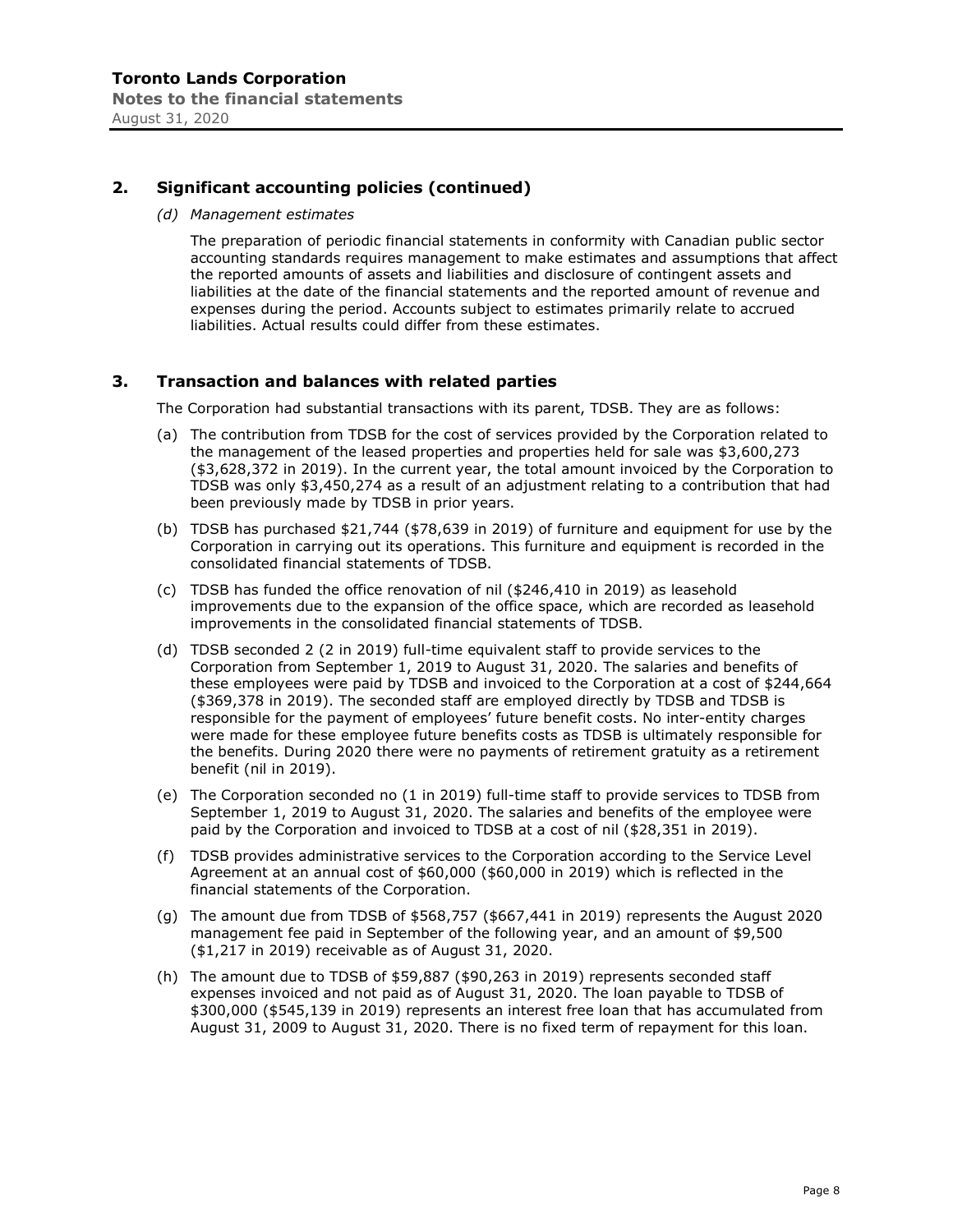# 4. Management of property and sales

The Corporation, as an agent of TDSB, negotiates leases, oversees the property management of the sites, collects rent, and negotiates sales of specific sites. The lease revenue, property management costs and sales, which the Corporation administered, are included in the consolidated financial statements of TDSB as TDSB is the legal owner of the properties.

During the fiscal year 2020, gross proceeds from the sale of TDSB properties totalled \$45,096,494 (\$80,190,500 in 2019) is reflected in TDSB's consolidated financial statements.

# 5. Ontario Municipal Employees Retirement System

Non-teaching employees of the TDSB are eligible to be members of the Ontario Municipal Employees Retirement System ("OMERS"), a multi-employer pension plan (the "plan"). The plan provides defined pension benefits to employees based on their length of service and rates of pay. Employees of the Corporation are eligible to become members of OMERS by virtue of it being a wholly owned subsidiary of TDSB.

On July 1, 2011, the Corporation became a member of OMERS. During the year ended August 31, 2020, the Corporation contributed \$176,041 (\$126,850 in 2019) to the plan. As this is a multi-employer pension plan, these contributions are the Corporation's pension benefit expenses. No pension liability for this type of plan is included in the Corporation's financial statements.

Each year an independent actuary determines the funding status of the plan by comparing the actuarial value of invested assets to the estimated present value of all pension benefits that members have earned to date. The most recent actuarial value of the plan was conducted at December 31, 2019. The results of this valuation disclosed total actuarial liabilities of \$107.7 billion in respect of benefits accrued for service with actuarial assets at that date of \$104.3 billion indicating an actuarial deficit of \$3.4 billion. As OMERS is a multi-employer plan, any pension plan surpluses or deficits are a joint responsibility of Ontario municipal organizations and their employees. As a result, the Corporation does not recognize any share of the OMERS pension surplus or deficit.

# 6. Accounts payable and accrued liabilities

The following amounts have been recorded in accounts payable and accrued liabilities as at August 31:

|                                                     | 2020    | 2019    |  |
|-----------------------------------------------------|---------|---------|--|
|                                                     |         |         |  |
|                                                     |         | 110,944 |  |
| Payroll deductions and other government remittances | 86,706  |         |  |
| Accrued wages                                       | 126,182 | 62,294  |  |
| Professional and other fees                         | 125,706 | 159,311 |  |
| Accrued vacation                                    | 130,254 | 130,803 |  |
|                                                     | 468,849 | 463,352 |  |

# 7. Share capital

The authorized capital of the Corporation consists of an unlimited number of common shares. The Corporation issued 1 common share to the TDSB and the 1 share is outstanding as at August 31, 2020.